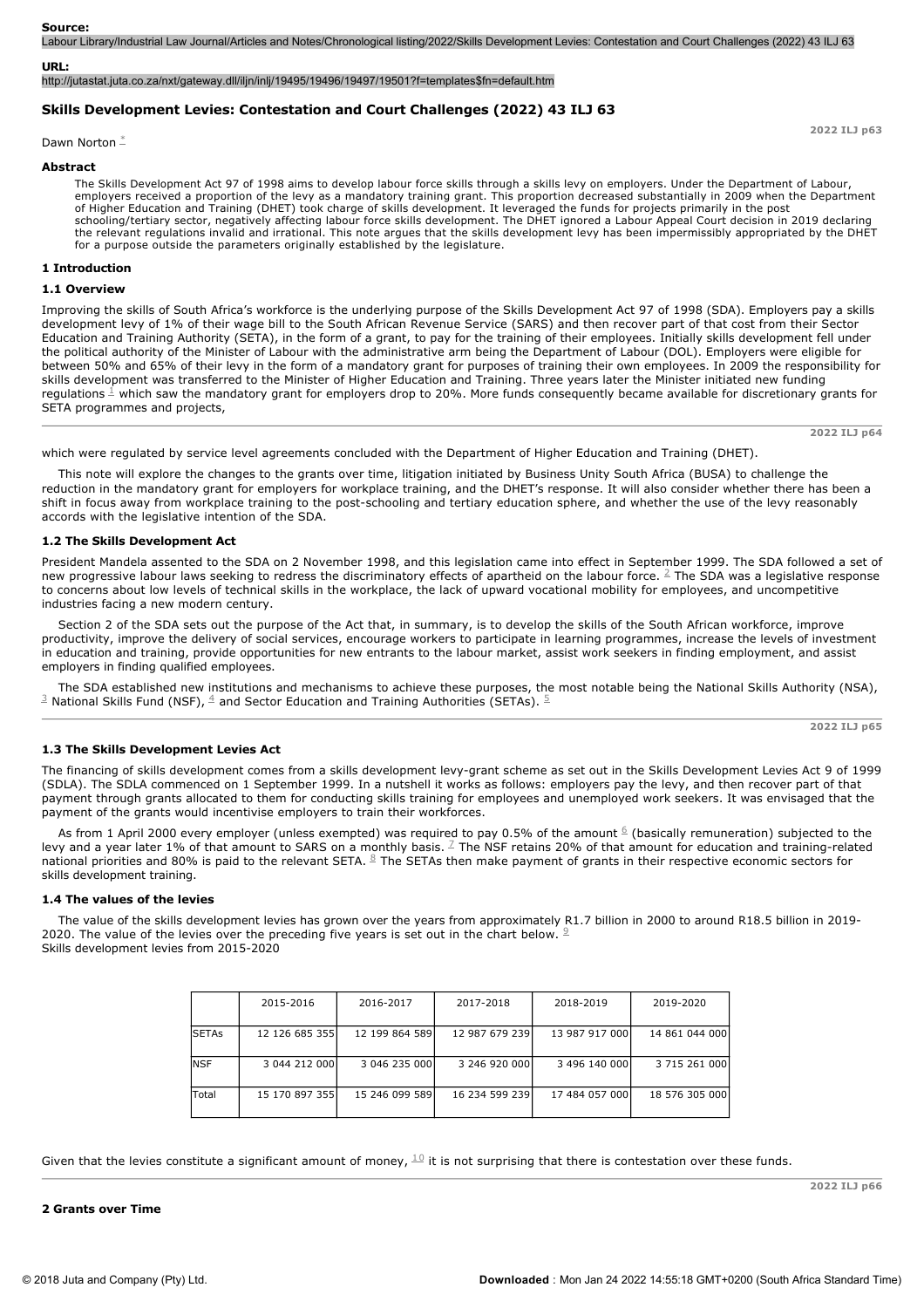# **2.1 The Minister of Labour (20002009)**

In February 2000, the Minister of Labour, MMS Mdladlana, issued regulations regarding the funding of SETAs.  $^{\rm 11}$  SETAs were entitled to use 20% of the grants for administration and operational costs  $^{12}$  and 10% on exceptional SETA set-up costs, with the grants available for employers being set at a minimum of 50% of the levy payment.  $^{13}$  The prescribed amount to be transferred to the NSF was 20%.  $^{14}$ 

The regulations set out the eligibility criteria for employers to access grants. There were essentially two: employers had to be registered with SARS and to be up to date with their levy payment.

Four types of grants were available:

- Grant A of 15% for the appointment of a skills development facilitator:
- Grant B of 10% for the submission of a workplace skills plan:
- Grant C of 20% for the implementation of training specified in the workplace skills plan; and
- Grant D of 5% for specific skills initiatives in the sector.

In June 2001 the DOL published new grant regulations.  $^{15}$  The Minister specified two main types of grants — mandatory and discretionary. The mandatory grants available to employers for the 2001-2002 financial year amounted to 65% of total levies paid (15% for submission of a workplace skills plan and 50% for submission of a workplace skills report.)  $^{16}$  In the 2002-2003 financial year mandatory grants would constitute 60% of the total levies paid.  $\frac{17}{1}$ 

Employers were also entitled to apply for a discretionary grant, as were education and training providers and workers. These discretionary grants were to support learnerships, skills programmes, apprenticeships and sector skills plans. 18

In June 2004, the Minister amended the funding regulations.  $^{19}$  Employers could now submit an application for a discretionary grant for specifically identified national skills priority areas such as adult basic

education and training, HIV-Aids awareness, learnerships, achieving equity targets and scarce skills.

In July 2005 the Minister of Labour made further regulations regarding SETA finances.  $^{20}$  The mandatory grant was set at 50%. Additional criteria  $^{21}$  for payment of grants to employers were imposed,  $^{22}$  namely the timeous submission of a workplace skills plan (WSP) and, with effect from the 2006-2007 financial year, the submission of a training report in respect of the previous year's WSP which had to be verified by the relevant SETA board.  $^{23}$  Failure to comply would disqualify an employer from consideration for a mandatory grant.

# **2.2 The Minister of Higher Education and Training (2009 onwards)**

In November 2009, the DHET took over responsibility for skills development from the Department of Labour. The new Minister motivated the shift in this function by pointing to poor performing SETAs, the small numbers of artisans and technicians in training, and the need for a restructuring of the SETA landscape. In essence the Minister sought to achieve better coherence between workplace training and formal education in the post-schooling system of colleges — further education and training colleges, community colleges, Technical Vocational Education and Training (TVET colleges) and universities (including universities of technology).  $24$ 

In April 2011, the new Minister amended the 2005 grant regulations to include a definition of PIVOTAL programmes which meant 'professional, vocational, technical and academic learning programmes that result in occupational qualifications and may include a knowledge component that is normally delivered in a further education and training college or a university as well as structured learning in an accredited training centre or an approved workplace'.  $25$ 

Discretionary grants could be spent on PIVOTAL programmes.  $^{26}$  Mandatory grants for employers dropped to 40%.  $^{27}$  Employers were

**2022 ILJ p68**

**2022 ILJ p67**

eligible for an additional 10% provided they funded unemployed learners on PIVOTAL programmes.  $^{\underline{28}}$ 

The following year in December 2012 the Minister published new SETA grant regulations  $^{29}$  which compelled SETAs to spend 80% of their discretionary grants on PIVOTAL programmes.  $30$  He made two further key amendments. Firstly, he reduced the mandatory grant available to employers to 20%.  $^{\text{31}}$  Secondly, he decreed that any surplus discretionary funds must be paid into the NSF by 1 October each year.  $^{\text{32}}$ 

It was these regulations which triggered the litigation between BUSA and the Minister.

## **3 Litigation over Mandatory Grants**

# **3.1 BUSA in the Labour Court**

On 30 May 2013 BUSA applied to the Labour Court for the setting aside of the 2012 grant regulations with respect to regulation 3(12), which dealt with the surplus funds to be paid to the NSF, and regulation 4(4), which reduced the mandatory grant to 20%. The first payment of the grants was due on 30 September 2013. The case was argued before Coetzee AJ on 24 June 2015. BUSA contended that proper processes had not been followed in bringing the regulations into effect and they were irrational, unreasonable and ultra vires the SDA. The Minister was required to consult the NSA about the proposed regulations as contemplated in s 36 of the SDA, but had not done so. There were thus both procedural and substantive challenges to the regulations.

The Labour Court, handing down judgment on 7 August 2015 in the matter of *Business Unity SA v Minister of Higher Education & Training &*  $o$ thers,  $^{\text{33}}$  agreed with BUSA. The court reasoned that the reduced mandatory grant would frustrate the purposes of the Act. Coetzee AJ said that

'regulation 4(4) is not rationally related to the primary objects of the SDA but would in fact serve to frustrate those objects. It is submitted that the reduction will reduce — rather than increase — the funds available to employers to invest in education and training and will discourage rather than encourage —employers to pursue the training and education objectives listed in ... the SDA'.  $\frac{34}{3}$ 

The court held further that requiring SETAs to pay surplus money to the NSF was not a purpose authorised by s 14(3) of the SDA. The

**2022 ILJ p69**

court found in addition that Parliament had credited the fund with 20% of the skills development levies, on the assumption that 80% of those levies would be allocated to the SETAs. The Minister's regulations contravened these proportions.  $35$  The Labour Court declared regulations 3(12) and 4(4) invalid and set them aside. The order was suspended until 31 March 2016 to afford the Minister an opportunity to correct the impugned regulations.  $\frac{36}{5}$ 

## **3.2 The Minister of Higher Education and Training's response**

The director general of DHET issued a circular on 2 September 2015  $^{37}$  (about a month after the judgment was received) which stated that mandatory and discretionary grants should be implemented according to the 3 December 2012 grant regulations. This was curious as the court had pronounced on their invalidity (with respect to the two disputed clauses), but presumably because the court order was suspended until 31 March 2016, the director general was of the view that the 2012 grant regulations could be implemented until that time.

Noting the criticism from the court that the Minister had not properly consulted the NSA, the Minister then proceeded to do so on three occasions during the months of September, October and November 2015.  $^{38}$  The NSA supported the reduction of the mandatory grant from 50% to 20%.  $\frac{39}{}$  On the strength of that the Minister re-promulgated regulation 4(4) in January 2016.  $\frac{40}{}$  The re-promulgated regulation confirmed that mandatory grants were to be set at 20% and the SETAs were advised as per a circular issued on 5 April 2016  $\rm ^{41}$  to continue working based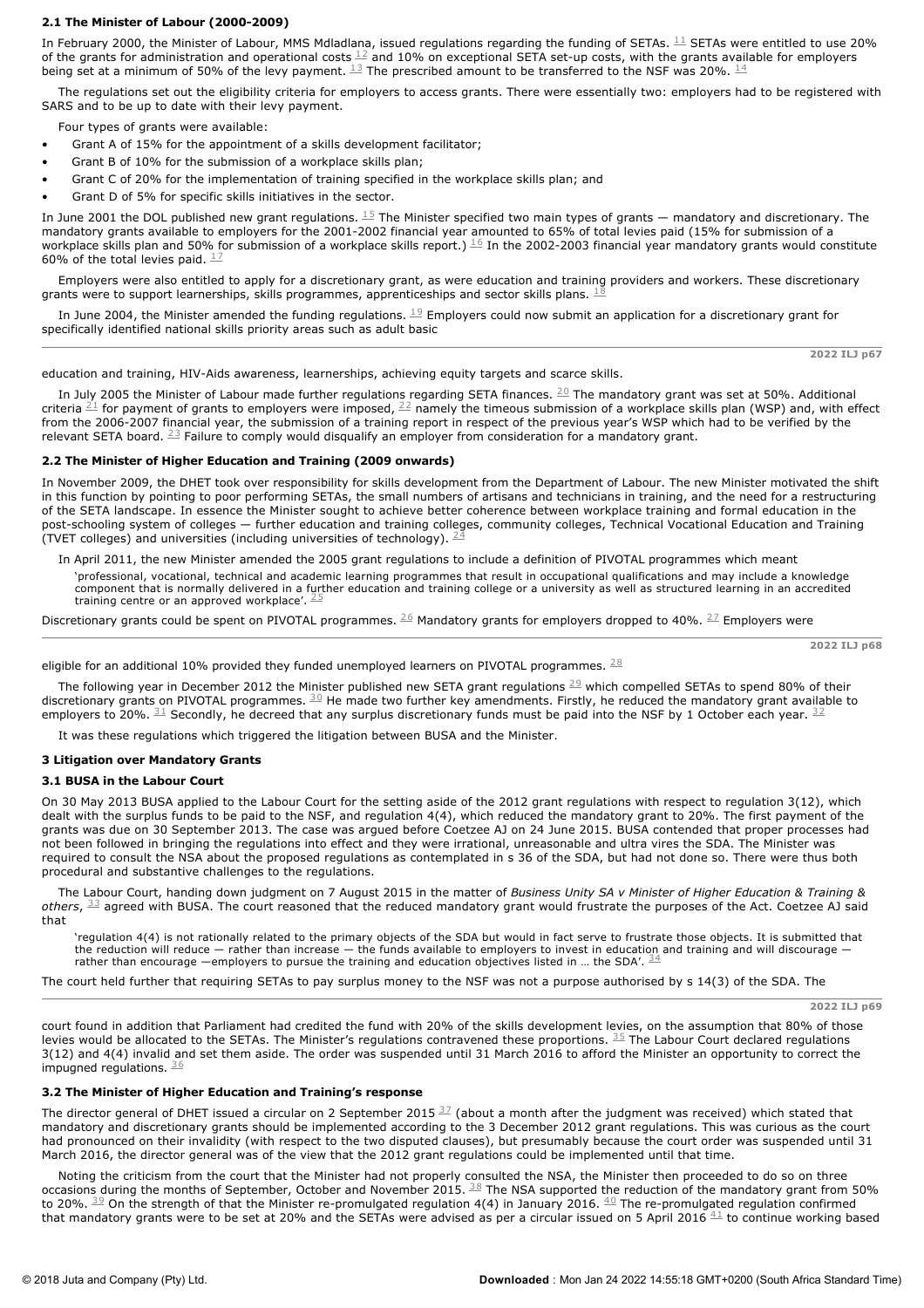on the 2012 grant regulations.

BUSA again contested the matter and initially lost in the Labour Court in August 2018.  $^{42}$ 

# **3.3 BUSA in the Labour Appeal Court**

BUSA took the decision on appeal to the Labour Appeal Court (LAC) and succeeded.  $^{43}$  Davis JA summarised the issue for determination as follows:

**2022 ILJ p70**

'The crisp question therefore for determination in the present case is whether the re-promulgation of regulation 4(4) constitutes irrational or arbitrary action or whether the minister has, in his papers in this case, presented sufficient argument to show that there was a different context<br>which prompted him to re-promulgate the regulations and hence that he was j

The LAC agreed that the promulgation of regulations is an exercise of public power which may not be carried out arbitrarily or irrationally.  $^{45}$  The question before the court was whether or not the re-promulgation of regulation 4(4) was done arbitrarily and irrationally or if the Minister had in fact provided sufficient evidence to demonstrate that there were different circumstances that prompted him to re-promulgate the regulations which would justify his deviating from the court a quo's order.  $46$ 

The court found that the Minister had failed to provide evidence to suggest that there was a clear reason for his decision to re-promulgate the same regulation that had been held to be unlawful, arbitrary and irrational by the court a quo. It held that in the absence of any new context being provided by the Minister as a justification for the re-promulgation, regulation 4(4) was irrational and lacked any legal justification.<br> $\frac{47}{2}$ 

## The LAC found that:

`no clear justification was offered for the decision by the minister which flew in the face of a court order. For this reason the only conclusion that<br>the court could reach was that the decision to re-promulgate regulation

The LAC thus set aside the re-promulgated regulation 4(4) on 16 October 2019.  $^{49}$ 

# **3.4 The Minister's response**

In January 2020 the director general issued a circular  $^{50}$  informing the SETAs that the LAC had set aside regulation 4(4) as follows:

'Regulation 4(4) simply falls to the wayside and that [sic] the 2012 Regulations must forthwith be interpreted and applied as if there is no such Regulation 4(4) in place… The Department is of the view, in line with Regulation 4(1), [sic] it would be within the power of a SETA to decide what percentage of the levies would be paid back to the employer as a Mandatory Grant.

Clearly the circular was at odds with the LAC decision as, on a plain reading, the SETA was given the power to decide on the quantum of

**2022 ILJ p71**

the mandatory grant, which could include a percentage from 1%-20%, and would obviously contravene the court order. It was also not a power which the SETAs could exercise — that power rests with the Minister after consultation with the NSA. Confusion in the SETAs reigned. Some two weeks later the director general rescinded the circular.  $51$ 

Approximately two years after the LAC set aside regulation 4(4), the SETAs, inexplicably and contrary to the court's order, continue to allocate 20% for mandatory grants to employers. Perhaps part of the reason lies in the Minister's control over the governance of the SETAs. Since amendments he introduced to the SDA in 2011,  $52$  the Minister appoints both the chairpersons of the accounting authority and the chief executive officers of the SETAs.  $53$ 

The Minister issued two directives in 2020  $^{54}$  relating to the extension of dates for submission of mandatory grants. No reference was made to the quantum of the grant. It has become practice to set the limit for mandatory grants at 20% of the levies paid by employers.

It is arguable that the change in the allocation of levy funding may be explained by the changing priorities over time as the political oversight for skills development was transferred from the Minister of Labour to the Minister of Higher Education and Training and their respective government departments.

## **4 The Evolving Priorities and Purposes Regarding the Use of the SDL over Two Decades**

The motivation for the SDA at inception was largely to improve the skills of the South African labour force. The SDA and implementing structures (SETAs, NSA, and NSF) fell appropriately under the Department of Labour. Employers were seen as catalysts to organise training for their employees, and the type of training was largely at their discretion. Paying the SDL was a cost (like tax) which could be recovered if skills development was planned and implemented for employees. The first National Skills Development Strategy (2000-2005) focused on the training of employed workers. One of the goals during this time was to increase the number of workers who had a level 1 National Qualifications Framework (NQF) qualification to 70%.  $^{55}$  There was therefore an emphasis on adult basic education, literacy and numeracy training. The percentage of the mandatory grant (between 50% and 60%) available to employers reflected this priority. The second National Skills Development Strategy  $(2005-2010)$  sought to maximise the number

**2022 ILJ p72**

of unemployed people in learnerships and artisan training, and the mandatory grant was set at 50%. Employers organised training in adult basic education, skills programmes, apprenticeships and learnerships.  $56$ 

In November 2009, the DHET (under Minister Nzimande) assumed the responsibility for skills development, and this change of political oversight profoundly impacted on the priorities of programmes and initiatives to be funded. Increases in the SDL were used to support what is termed the post-schooling sector (being universities, universities of technology, community colleges, and TVET colleges). The mandatory grant to employers as a result dropped to 40% in 2011 and to 20% in 2012.  $57$ 

The Nationals Skills Development Strategy 111 (2011-2016) focused on the training of artisans, access to universities, developing research capacity, supporting further education and training colleges, and building capacity in the public sector. The funds allocated for discretionary grants under the control of the SETAs and the funds in the NSF were therefore largely orientated towards national priorities in the postschooling sector. For example in the 2013-2014 financial years the SETAs paid just over R1 billion for the construction of 16 new TVET colleges.  $58$  In 2016-2017 R6.56 billion was paid to the National Student Financial Aid Scheme (NSFAS) for universities and TVET colleges to fund the 'no fees increase' campaign.  $59$  Between 2014 and 2016 approximately R451 million was spent on post graduate bursaries for 4 759 students. Funds were also allocated to universities for expanding various faculties.  $60$ 

Clearly there has been a shift in focus and priorities away from workplace training for employees organised by employers to national projects in the post-schooling sector and funding for learners and students in PIVOTAL programmes in pursuit of certificates, diplomas, degrees and postgraduate qualifications.

There is no dispute that funding the post-schooling sector is a public good, and in the interest of education in South Africa. However, that argument needs to be weighed against the unlawful erosion of funds

**2022 ILJ p73**

available for the training of employees through mandatory grants, and the concern that the financing of the post-school sector from the skills development levy may not accord with the primary purposes of the SDA.

**5 Conclusion**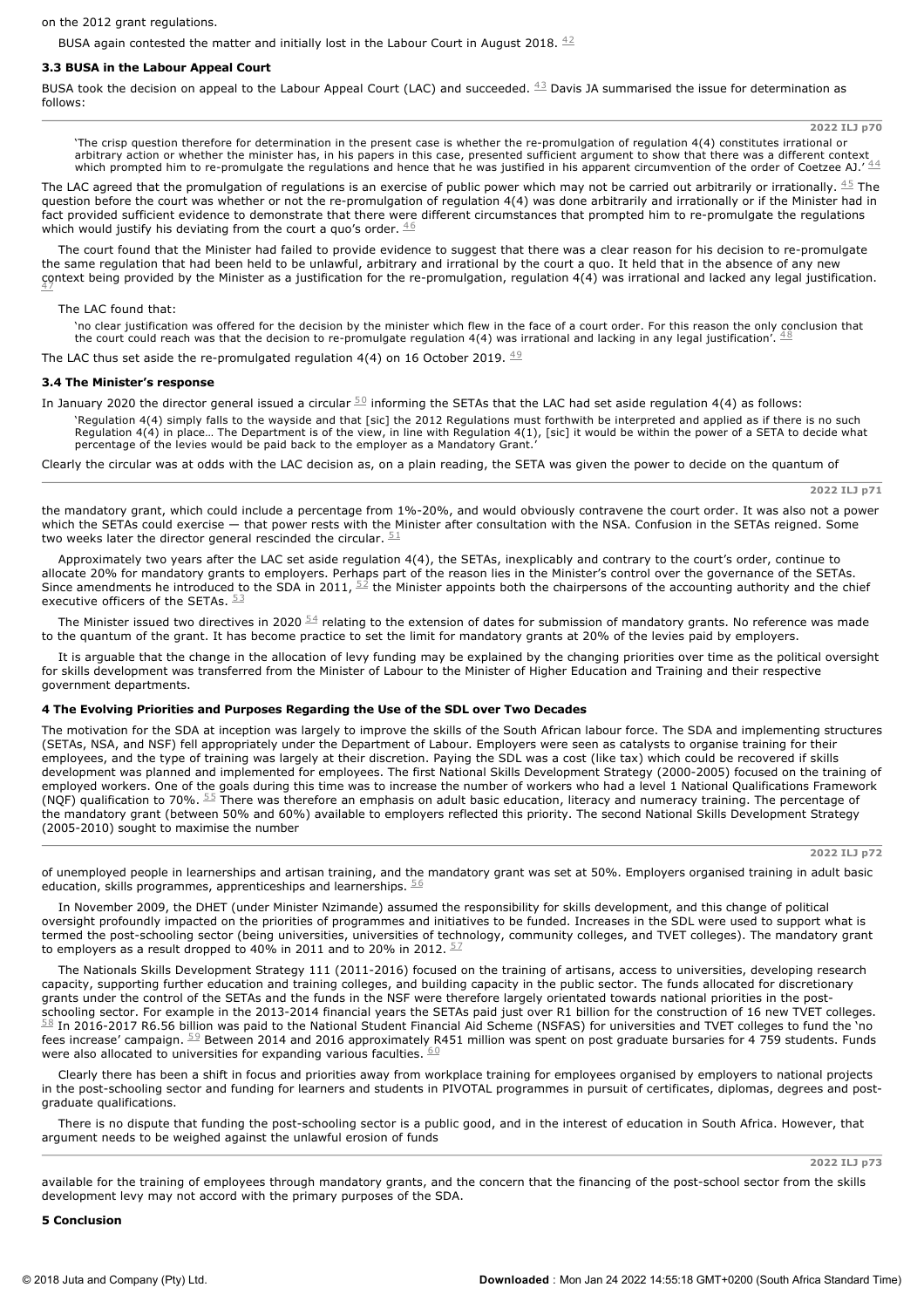The original motivation for the SDA was to support the training of workers and unemployed persons to enable them to enter the labour market. This was the priority during the period that skills development fell within the legislative mandate of the Minister (and Department) of Labour. The levies available to employers to organise and implement the training ranged from 50%–65% in the form of mandatory grants between 2000 and 2010. When the Minister (and Department) of Higher Education became responsible for skills development in 2009, the mandatory grant dropped to 40% and then 20% where it has remained despite the LAC finding that the decrease was irrational, unlawful and invalid.

The corresponding increase available for discretionary grants and the levies at the disposal of the NSF have been used for projects and priorities primarily in the post-schooling/tertiary sector. Of course these are objectives well within the spectrum of the public good, but they erode the underlying purpose of the SDA which prioritised workers in employment and those seeking employment. The financing of skills development comes from employers, but the amount of the grants available to them for purposes of training their own workforce has declined over time, according to our courts, impermissibly. It would appear in conclusion that the skills development levy has been appropriated by DHET for a wider purpose, far outside the parameters of what the legislature intended some 23 years ago.

\* Director of Employment Law at Mkhabela Huntley Attorneys; BA (Hons), LLB, LLM (Witwatersrand). I would like to acknowledge valuable feedback from Stella Carthy, Deborah Machard and Felicity Scully. The opinions expressed however remain my own.

1 Sector Education and Training Authorities (SETAs) Grant Regulations GN R990 *GG* 35940 of 3 December 2012.

2 The Labour Relations Act 66 of 1995 deals with the regulation of collective bargaining, the establishment of the Commission for Conciliation, Mediation and Arbitration and labour courts, and sets out the principles informing unfair dismissals and unfair labour practices. The Basic Conditions of Employment Act 75 of<br>1997 provides for a minimum threshold of rights for employees affirmative action in the workplace.

3 The NSA is a stakeholder body of representatives from labour, organised business and communities appointed by the Minister to advise on national skills<br>development policies, strategies and regulations — see ss 5 and 6 of

4 The NSF is funded from 20% of the skills levy and supports national projects related to the SDA — see ss 27 and 28 of the SDA.

5 SETAs are stakeholder bodies with representatives from labour, business, and professional bodies, organised according to economic sectors. SETAs have<br>various functions including developing sector skills plans, allocating

6 Total amount of remuneration payable for income tax purposes (see s 3(3) and (4) of the SDLA). It includes salaries, overtime payments, commissions and bonuses.

7 The levy is not payable by an employer in the national or provincial sphere of government; a national or provincial public entity if 80% of its expenditure is<br>defrayed from funds voted from Parliament; municipalities w annum; and public benefit organisations — see s 4 of the SDLA.

8 s 8(3) of the SDLA.

9 Figures obtained from the audited sections of the NSF annual reports.

10 It is interesting to note by comparison that in 2015–2016 the DHET allocated R30,3 billion to universities; R8.4 billion to Technical Vocational Education and Training (TVET) colleges, and R1.8 billion to community colleges — DHET Skills Levy System Overview Presentation to the Fees Commission (10 February 2017) slide 9.

11 Regulations Regarding Levies and Related Issues GN 104 *GG* 20865 of 7 February 2000. See too Regulations for the Period 1 April 2000 to 31 March 2001 regarding funding and related issues GN 103 *GG* 20865 of 7 February 2000.

12 Relating for example, to rent, salaries, stationery, insurance, audit fees etc.

13 Regulations for the Period 1 April 2000 to 31 March 2001 regarding funding and related issues GN 103 *GG* 20865 of 7 February 2000 reg 2(1)*(b)*, *(c)* and *(d)*. 14 ibid reg 2(1)*(a)*.

15 Skills Development Regulations R571 *GG* 22398 of 22 June 2001.

16 ibid reg 6(1)*(a)* and *(b)*, and reg 6(2).

17 ibid reg 6(2)*(b)*.

18 See Skills Development Regulations Guidelines R571 *GG* 22398 of 22 June 2001 paras 2332.

19 Amendment to the Skills Development Regulations GN 729 *GG* 26464 of 11 June 2004.

20 Sector Education and Training Authorities (SETAs) Grant Regulations regarding Monies Received by a SETA and Related Matters GN 713 *GG* 27801 of 18 July 2005.

21 ibid reg 10(2)*(d)* and *(e)*.

22 Apart from registration with SARS, and timeous payment of levies.

23 Amendments to Sector Education and Training Authorities (SETAs) Grant Regulations regarding monies received by a SETA and related matters GN 68 *GG* 29584 of 2 February 2007 reg 9*(e)*.

24 Media statement by Minister Blade Nzimande on the transfer of the skills development and training sector to the Department of Higher Education and Training (4 November 2009).

25 Amendment to the Sector Education and Training Authorities (SETAs) Grant Regulations regarding monies received by a SETA and related matters published<br>in Government Notice No. R713 in Government Gazette No. 27801 of 1 grant regulations n 19 above.

26 The PIVOTAL programme in the Energy SETA (EWSETA) for example included electrical engineers (Bachelor's Degree), project administrators (Advanced<br>Diploma), water inspectors (Learnership); and in the Fibre Processing a

- 27 n 25 above reg 6(3)*(a)*.
- 28 ibid reg 6(3)*(b)*.

29 Sector Education and Training Authorities (SETAs) Grant Regulations GN 990 *GG* 35940 of 3 December 2012.

30 ibid reg 6(12).

31 ibid reg 4(4).

- 32 ibid reg 3(12).
- 33 (2015) 36 *ILJ* 3057 (LC).
- 34 ibid para 113.1.
- 35 ibid para 131.3.
- 36 ibid para 127 read with para 131.4.
- 37 Circular no 16/2015.

38 *Business Unity SA v Minister of Higher Education & Training & others* (2020) 41 *ILJ* 137 (LAC) paras 17 and 18.

39 Discussion with BUSA representative to NSA, Stella Carthy April 2021.

40 The Sector Education and Training Authorities (SETA) Grant Regulations regarding monies received by a SETA and related matters GN 23 *GG* 39592 of 13

- January 2016.
- 41 Circular no 04/2016.

42 *BUSA v Minister of Higher Education & Training & others* LC 31 August 2018 case no JR 1040 (unreported).

- 43 n 38 above.
- 44 ibid para 16.
- 45 ibid para 15.
- 46 ibid para 16.
- 47 ibid paras 21-24.
- 48 ibid para 24.
- 49 ibid para 25.2.1 read with the date of judgment: 16 October 2019.
- 50 Circular no 1/2020.
- 51 Circular no 4/2020.
- 52 Act 26 of 2011.
- 53 See s 11(1)*(a)* and 13B of the SDA.
- 54 GN 501 *GG* 43278 of 5 May 2020 and GN 752 *GG* 43508 of 6 July 2020.
- 55 Department of Labour, National Skills Development Strategy Implementation Report 1 April 200331 March 2004 at 3 and 11.

56 `Ministerial Task Team on SETA Performance: Report for the Minister of Higher Education and Training' cited in Call for Comments on Report by Ministerial<br>Task Team on Performance of SETAs 2013, GN 848 GG 36747 of 20 A